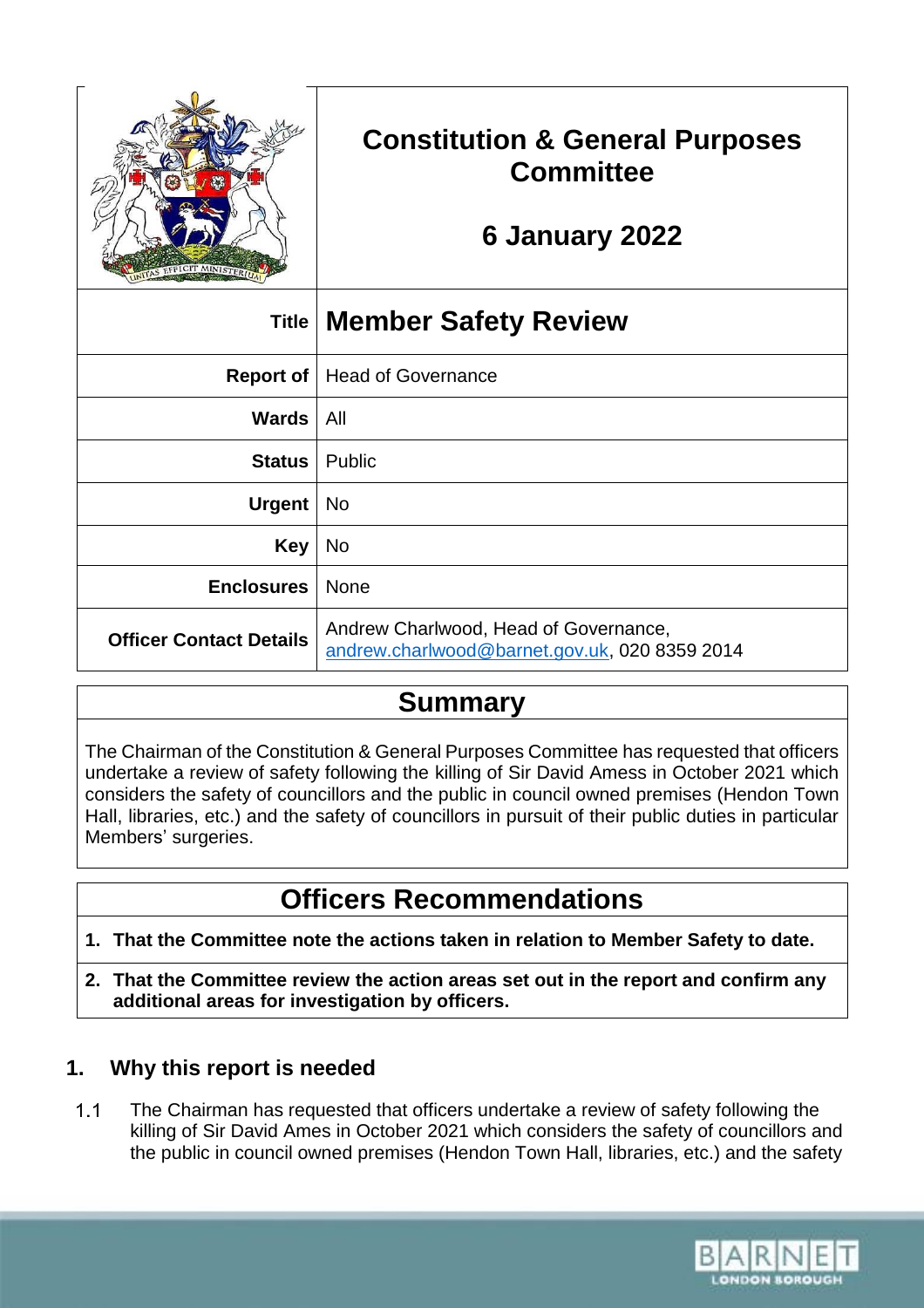of councillors in pursuit of their public duties in particular Members' surgeries. This report sets out actions that the Council has taken to date and areas for improvement.

#### **Safety of Public and Councillors in Council Owned Premises**

- $1.2$ At most council owned premises there will be security arrangements in place or there may be council staff present. However, where this is not the case or if the member will be Lone Working; members are advised to consider either changing the venue, time or ensuring that Lone Working risk is mitigated with the presence of another person, or other suitable measures for the duration of the meeting/surgery. Members are also advised to seek and discuss information from the Governance and the MASH team on localised risk, especially where elected members are meeting members of public or holding surgeries without security.
- $1.3$ Risk Assessments and safety guidance are in place and have been shared with all councillors and members. It is the individual's responsibility to ensure that they have read and understood the risk assessment and that they follow any control measure identified, as these will be specific for the building being used. Any other unknown or insight into risk or safety concern should be raised with the Governance and Health and Safety service. Risk assessments should be reviewed at least annually or sooner if there have been any significant changes, or any incidents have taken place where the control measures were not suitable and sufficient. All incidents must be recorded and reported to the council and where applicable to the police.
- $1.4$ Emergency evacuation plans are in place in all council owned properties and councillors and members must familiarise themselves with these plans especially when using an unfamiliar venue.

### **Safety of Councillors in Pursuit of Public Duties**

- $1.5$ Elected Members (or councillors) undertake several roles including:
	- representing a ward;
	- acting as decision-maker (in Council and committees);
	- involved policy and strategy review and development;
	- acting as a community leader and networker;
	- representing the Council on outside bodies and partnerships; and
	- acting as the interface between the Council and residents.
- $1.6$ There are many ways in which Members may interface with the community on various issues including (but not limited to):
	- Liaison with residents associations and other local groups;
	- Attending ward surgeries;
	- Dealing with casework (including raising Members Enquiries);
	- Attending mayoral or civic events;
	- Serving on or attending committee meetings, partnerships and/or forums where residents may make representations, present petitions, or attend to hear the debate and the outcome of a decision;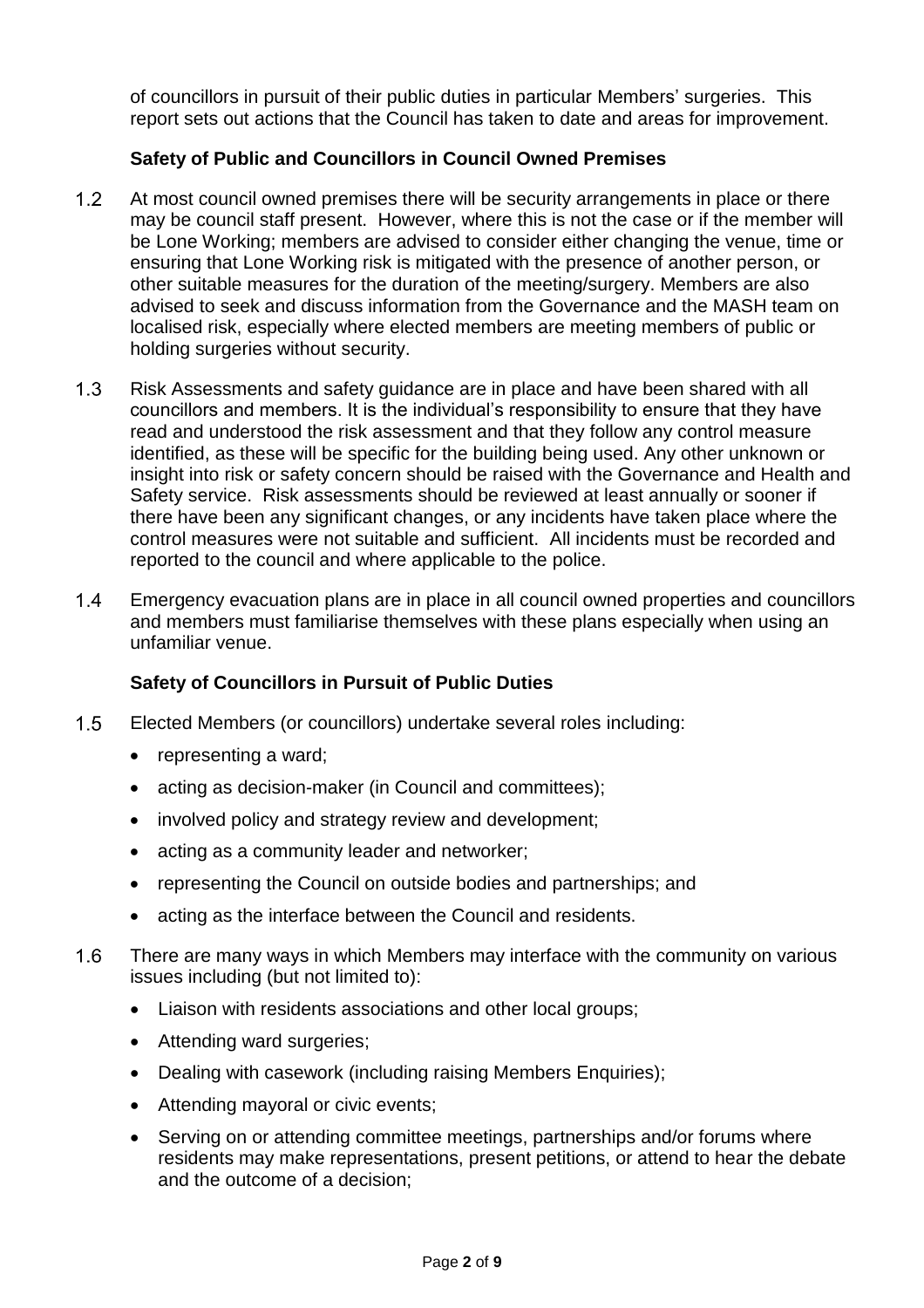- Attending planning site visits;
- Representing local views at planning and licensing meetings;
- Dealing with locally contentious issues;
- $1.7$ In several of these contexts Members may be in lone working situations which place them at risk.
- $1.8$ Following the murder of MP Jo Cox in June 2016, who had been assassinated by a right-wing extremist on the way to meet her constituents at a routine surgery, the Council identified a requirement to provide advice, guidance, and support to Members on reducing risks associated with attending Members' Surgeries. The importance of work in this area has recently been highlighted by the murder of Sir David Amess in October 2021 whilst attending his constituency surgery in Leigh-on-Sea.

### **Members' Surgeries Health & Safety Risk Assessments**

 $1.9$ During 2016/17, the Governance Service and Health & Safety worked with the political groups to develop and undertake a health and safety risk assessment for Members' surgery venues. The generic risk assessment request Members to consider the following:

### Surgery Venues

- familiarisation with the venues' emergency evacuation procedures;
- providing personal alarms on request;
- advising Members to have a charged mobile phone accessible to call the police if required;
- reviewing the venue for safe access/egress, including full access for wheelchair use/people with mobility issues
- recommending the use of an appointment system of booking, so that no unknown visitors will be left alone with the Member
- not displaying valuables;
- recommending that all incidents of physical and non-physical assault be reported;
- recommending that venues with staff present should be used;
- reviewing the venue for potential weapons and removing;
- recommending that rooms with vision panels are used;
- ensuring that visitors are not able to lock doors from the inside, that Members are seated closer to the door than the visitor, and that they are visible to staff outside the room at all times
- recommending that surgery venues have wi-fi and use of a landline telephone/and or reliable mobile phone signal;
- agreeing a 'body code' with a buddy to indicate that the buddy should come and assist by politely asking a person to leave;
- establishing a procedure for reporting suspicious behaviour; and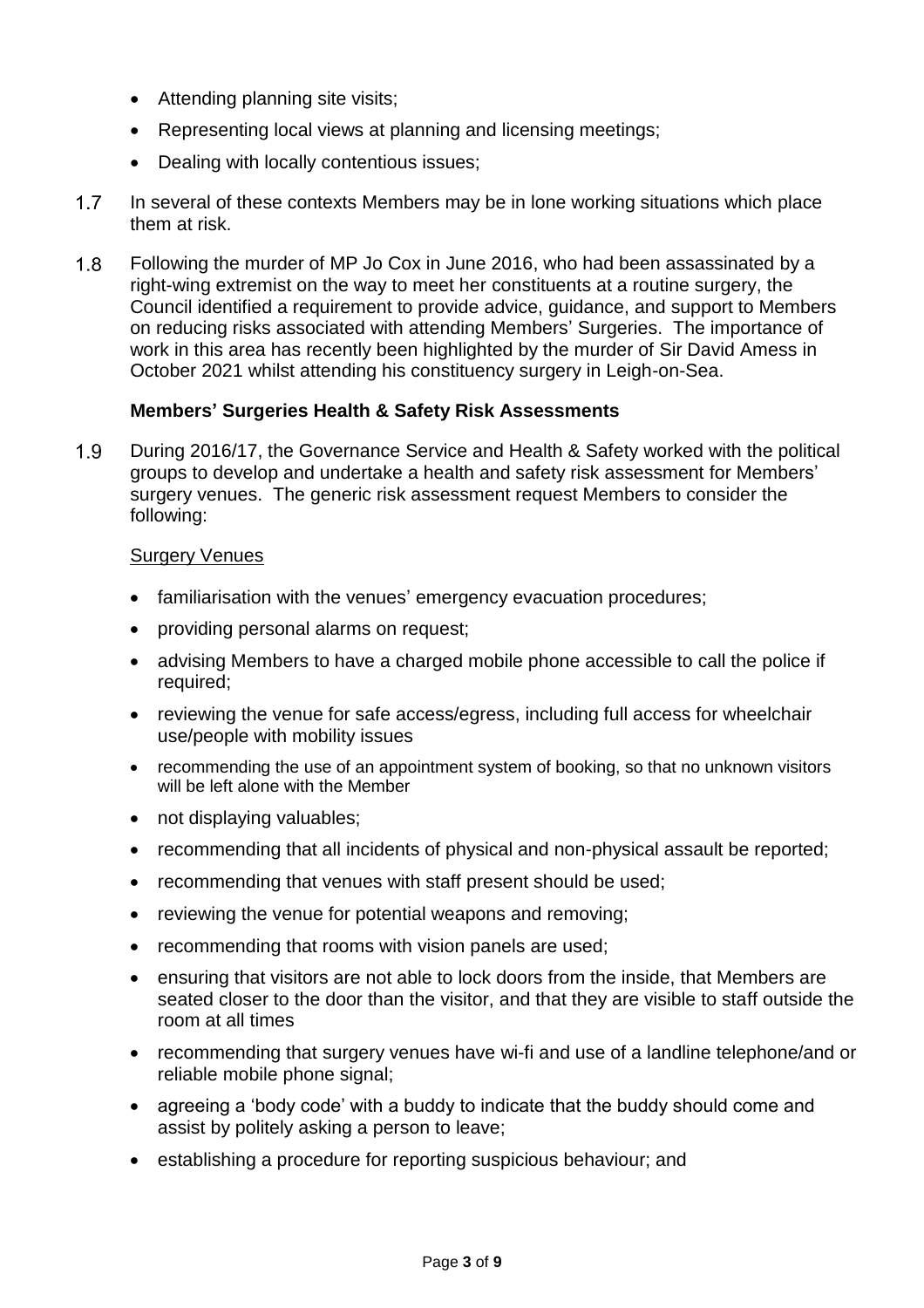• reviewing lighting in car parks and paths

### Travelling to and From Venues

- not walking through areas where you feel uncomfortable or suspect are unsafe
- sticking to well-lit paths and not taking short cuts
- walking with other people
- inform someone when leaving and/or expected time of arrival
- carry charged mobile phone
- carry personal alarm if preferred
- avoiding entering people's homes and try to meet in a public place until the person is well known to the Member

#### Health & Safety

- plan your journey know where you are going, how you are going to get there, not working out of hours, considering using a buddy,
- first aid contacts
- familiarisation with fire arrangements
- having numbers for security staff available
- 1.10 Discussions on the risk assessments took place at Party Group meetings in early 2018 and following this Ward Members worked with the Political Assistants to complete a risk assessment checklist to identify risks and action areas. The risk assessments also had a personal safety guide for councillors covering:
	- running a safe surgery;
	- dealing with emotional constituents;
	- safety out and about;
	- home visits;
	- malicious and nuisance telephone calls;
	- mail and packages;
	- car safety and parking;
	- reporting incidents; and
	- training.
- Where the risk assessment identified issues, advice was given to Members to put in place mitigations to reduce risk. In addition, Members were provided with copies of the following:
	- Staff Lone Working Policy 2015;
	- information from Adult Social Care on reporting abuse; and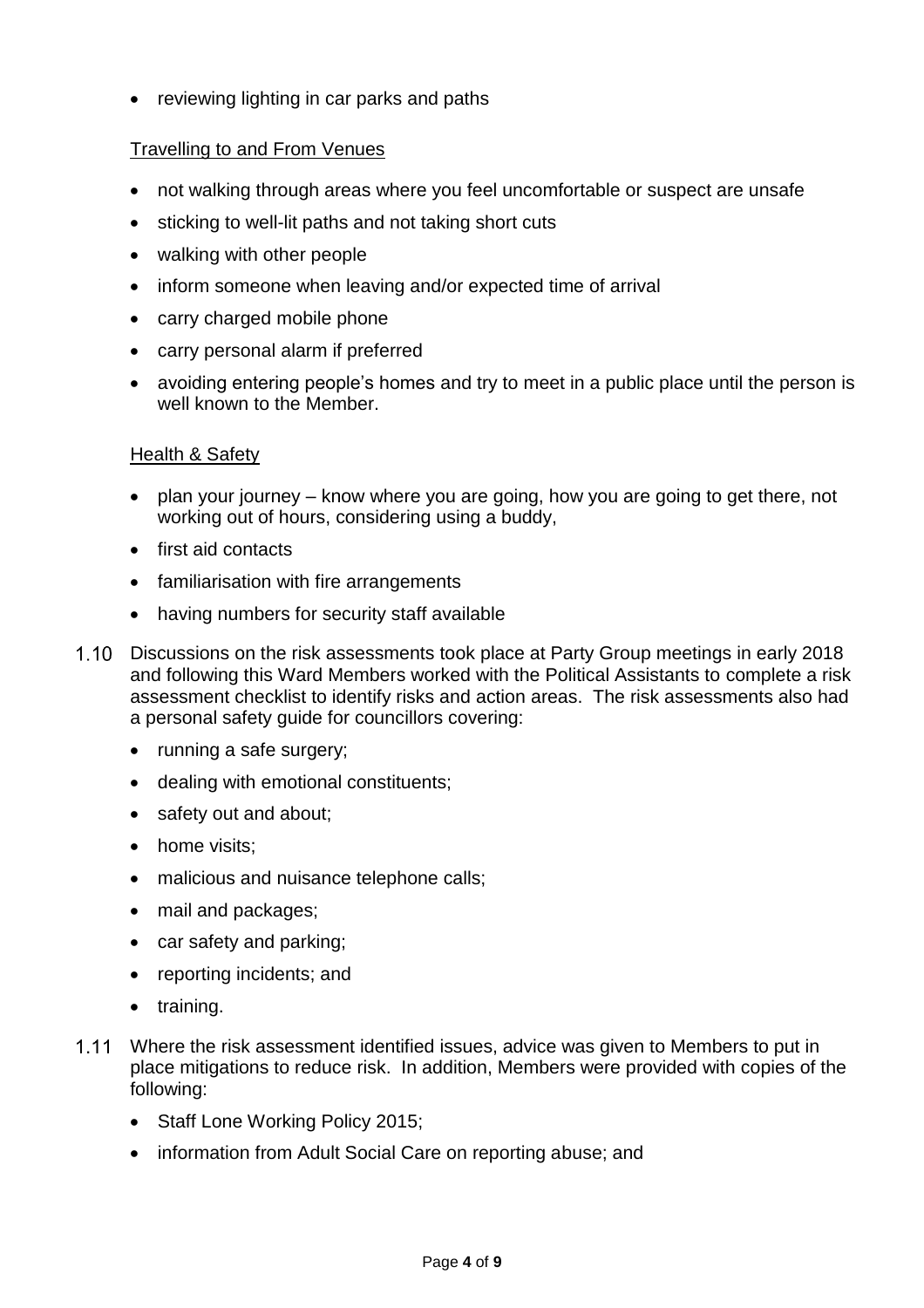- information from the Barnet Multi-Agency Safeguarding Hub (MASH) on keeping children and young people in Barnet safe and supported. All Members were offered personal safety alarms at this time.
- details of how to report an incident.
- 1.12 The risk assessments which were completed identified some issues with specific venues. In these cases, mitigations were put in place, or Members stopping using venues completely and found better alternatives.
- 1.13 In October 2019 officers reissued the risk assessments and circulated updated advice to Members including:
	- Barnet Corporate Health, Welfare and Safety Policy for Lone Working 2017;
	- Guidance on lone working form the Health & Safety Executive and the Suzy Lamplugh Trust;
	- Guidance on reporting incidents;
	- Guidance on raising adult or child safeguarding concerns

### **Training and Development**

- 1.14 In addition to the advice and support offered to Members relating to surgeries, officers have also organised training sessions covering the following:
	- In November 2018 and February 2020, the Community Safety Team delivered sessions on Prevent covering: Prevent Duty; vulnerabilities; behaviours; Channel Panel; the role of Members; online resources; and guidance; and In November 2021 Personal Safety for Members covering: surgery safety; reading body language; scenarios where councillors may face challenging behaviour and risk; canvassing; risk management; tips for online safety; relevant legislation; technology to support personal safety; general advice and guidance.
	- Officers are liaising with the police colleagues in the Barnet, Brent and Harrow Borough Command Unit to schedule Member training on 'Action Counters Terrorism (ACT)' in January 2022 to cover the following topics:
		- Introduction to Terrorism
		- $\triangleright$  Identifying Security Vulnerabilities
		- $\triangleright$  How to Identify and Respond to Suspicious Behavior
		- $\triangleright$  How to Identify and Deal with a Suspicious Item
		- $\triangleright$  What to do in the Event of a Bomb Threat
		- $\triangleright$  How to Respond to a Firearms or Weapons attack

#### **Guidance**

- $1.15$ In addition to the guidance referred to above, officers will proactively identify advice and guidance and share with Members. For example, in November 2021 officers circulated personal safety guidance from the Local Government Association<sup>1</sup> for Members covering:
	- Ward surgeries:

l <sup>1</sup> [Personal safety | Local Government Association](https://local.gov.uk/personal-safety)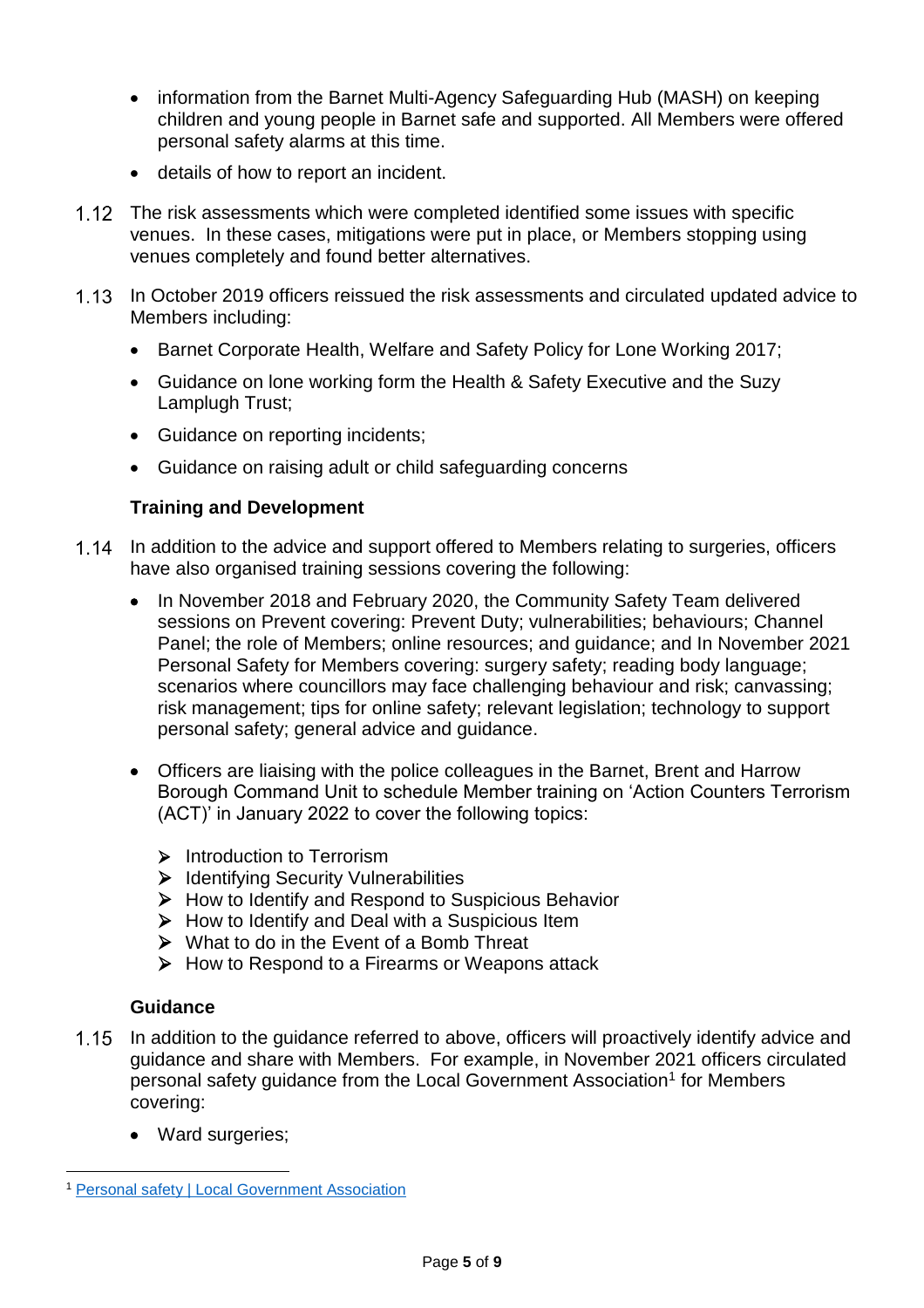- Dealing with a variety of behaviours;
- Home visits:
- Potentially violent persons register;
- Lone working;
- Personal callers to councillor's private homes;
- Home security:
- Attendance at meetings;
- Demonstrations:
- Travelling safely;
- Reporting incidents;
- Training; and
- Terrorist-level threats.
- 1.16 The site provided links to other content on:
	- Handling intimidation;
	- Councillors and social media;
	- Handling abuse on social media; and
	- What does the law say?

### **Action Areas**

- 1.17 Explore ways to improve liaison with the police on existing and emerging threats to personal safety.
- Considering other lone working contexts for councillors and develop a range of advice, guidance and support to minimise risks including: attending public meetings regarding controversial topics; surveys, petitions or canvassing in public areas; online (emails and social media); home visits; site visits; mayoral or civic events; site visits; and other contexts where Members may be recognised within the community.
- Creating a single point of contact in the Council to liaise with if Members are being harassed by a member of the public (to assist with police liaison).
- 1.20 Considering whether security is required at Members Surgeries.
- $1.21$ Reviewing arrangements at other local authorities relating to Member Safety and applying best practice in Barnet.
- Adding information relating to Member Safety the Members Intranet page being launched in the new year.
- 1.23 Highlighting to members that under the Localism Act sensitive interests may be exempted from publication in certain circumstances.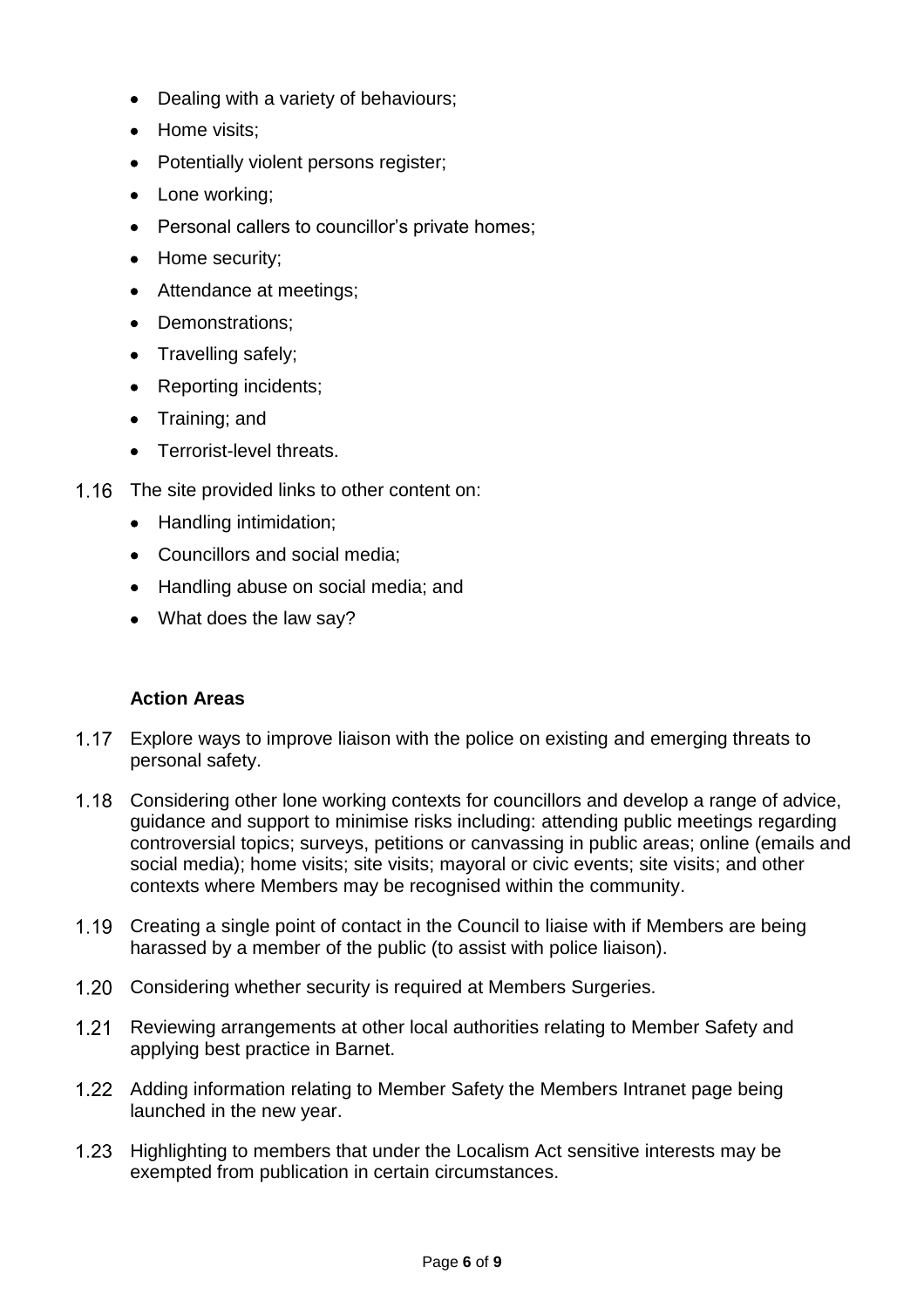- $1.24$ Review safety arrangements at Full Council, committee meetings, partnership boards, etc.
- Explore with Political Groups how they support the personal safety of elected Members when they are acting as a Member of a Political Group and identify improvement areas such as:
	- Consideration of political parties to fund location technology such as Solo Protect
	- Consider the use of location Apps such as Life 360 to identify location whilst travelling to and from venues.

### **2. Reasons for recommendations**

 $2.1$ The Chairman of the Constitution & General Purposes Committee has requested that officers undertake a review of Member safety following the murder of Sir David Amess.

### **3. Alternative options considered and not recommended**

 $3.1$ The Council could decide not to review arrangements for Member safety. This is not recommended as the Council has a duty of care to elected Members when acting in their roles as a Member of the Council and as a Ward Councillor.

### **4. Post decision implementation**

 $4.1$ Subject to any additional areas identified by the Committee, officers will review the action areas identified and take additional steps to improve Member safety arrangements where possible.

### **5. Implications of decision**

#### $5.1$ **Corporate Priorities and Performance**

5.1.1 Improving arrangements in relation to Member safety helps support delivery of the Barnet Plan 2021 – 2025 priority of Clean, Safe and Well-Run

#### $5.2$ **Resources (Finance & Value for Money, Procurement, Staffing, IT, Property, Sustainability)**

- 5.2.1 Any Member training needs can be supported from the Member Development Budget.
- 5.2.2 Any additional resource implications identified following a review of the action areas will be reported to a future meeting of the committee.

#### $5.3$ **Legal and Constitutional References**

5.3.1 Council Constitution, Article 7, Committees, Forums and Working Groups – the terms of reference of the Constitution & General Purposes Committee includes: Member Development; and Health and Safety Strategy and Performance.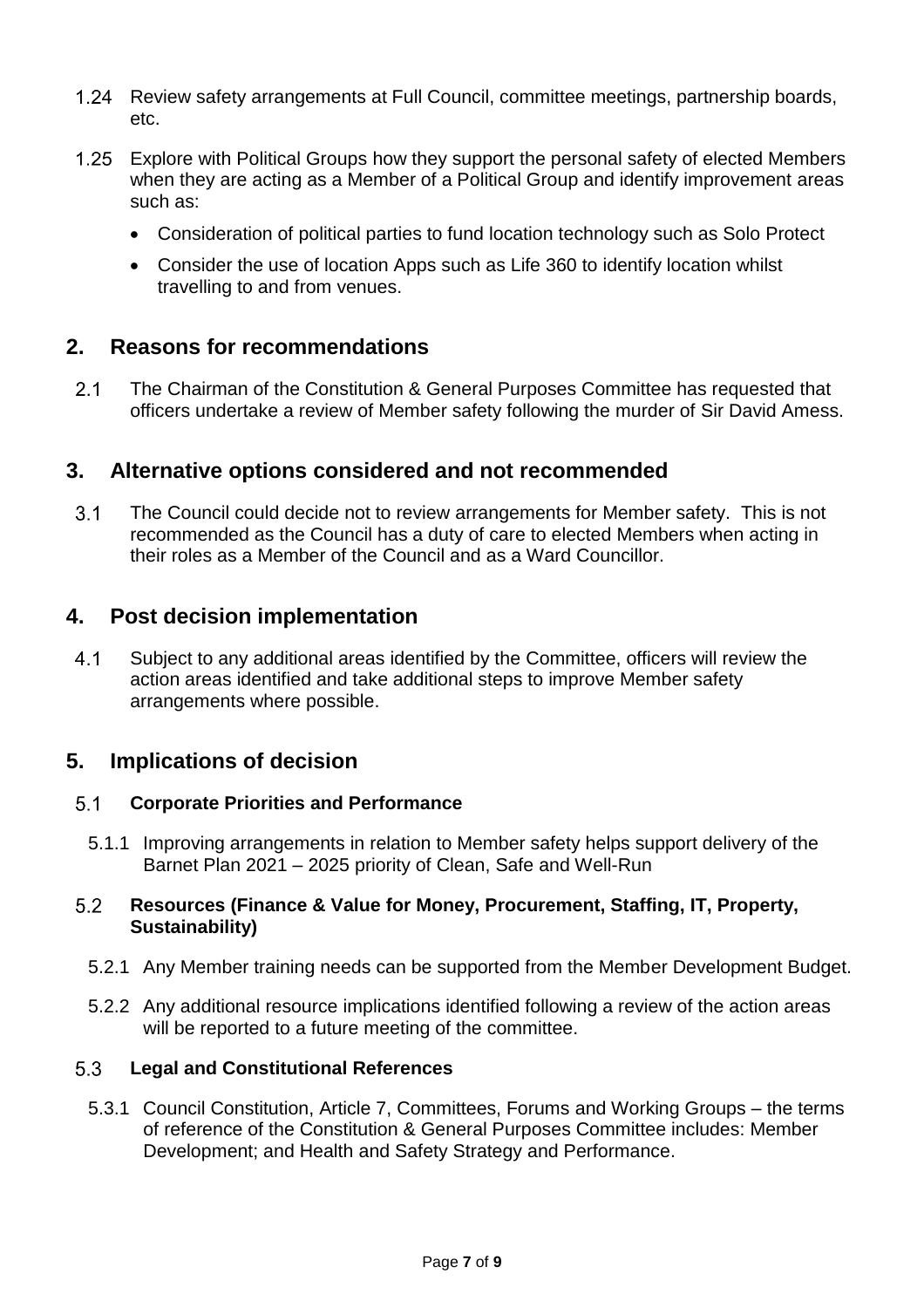5.3.2 Under the Localism Act there is an obligation for members to publicly declare Interests for reasons of transparency in decision making. Section 32 of the Act deals with sensitive interests where the disclosure of such an interest on the register or at a meeting may lead to violence or intimidation. Councillors should contact the Monitoring Officer if they consider that this section applies to them. There may be circumstances where if it is an address the whole or part of the address does not appear on the public register

32 Sensitive interests

(1) Subsections (2) and (3) apply where—

(a) a member or co-opted member of a relevant authority has an interest (whether or not a disclosable pecuniary interest), and

(b) the nature of the interest is such that the member or co-opted member, and the authority's monitoring officer, consider that disclosure of the details of the interest could lead to the member or co-opted member, or a person connected with the member or co-opted member, being subject to violence or intimidation.

(2) If the interest is entered in the authority's register, copies of the register that are made available for inspection, and any published version of the register, must not include details of the interest (but may state that the member or co-opted member has an interest the details of which are withheld under this subsection).

(3) If section 31(2) applies in relation to the interest, that provision is to be read as requiring the member or co-opted member to disclose not the interest but merely the fact that the member or co-opted member has a disclosable pecuniary interest in the matter concerned.

Section 31(2) deals with interests declared at meetings.

#### $5.4$ **Insight**

5.4.1 N/A

### **Social Value**

5.5.1 N/A

#### 5.6 **Risk Management**

5.6.1 Via the actions completed to date and identified action areas, the Council are seeking to reduce risks to Members in a variety of contexts where risks to their personal safety may exist.

#### $5.7$ **Equalities and Diversity**

5.7.1 N/A

#### $5.8$ **Corporate Parenting**

5.8.1 N/A